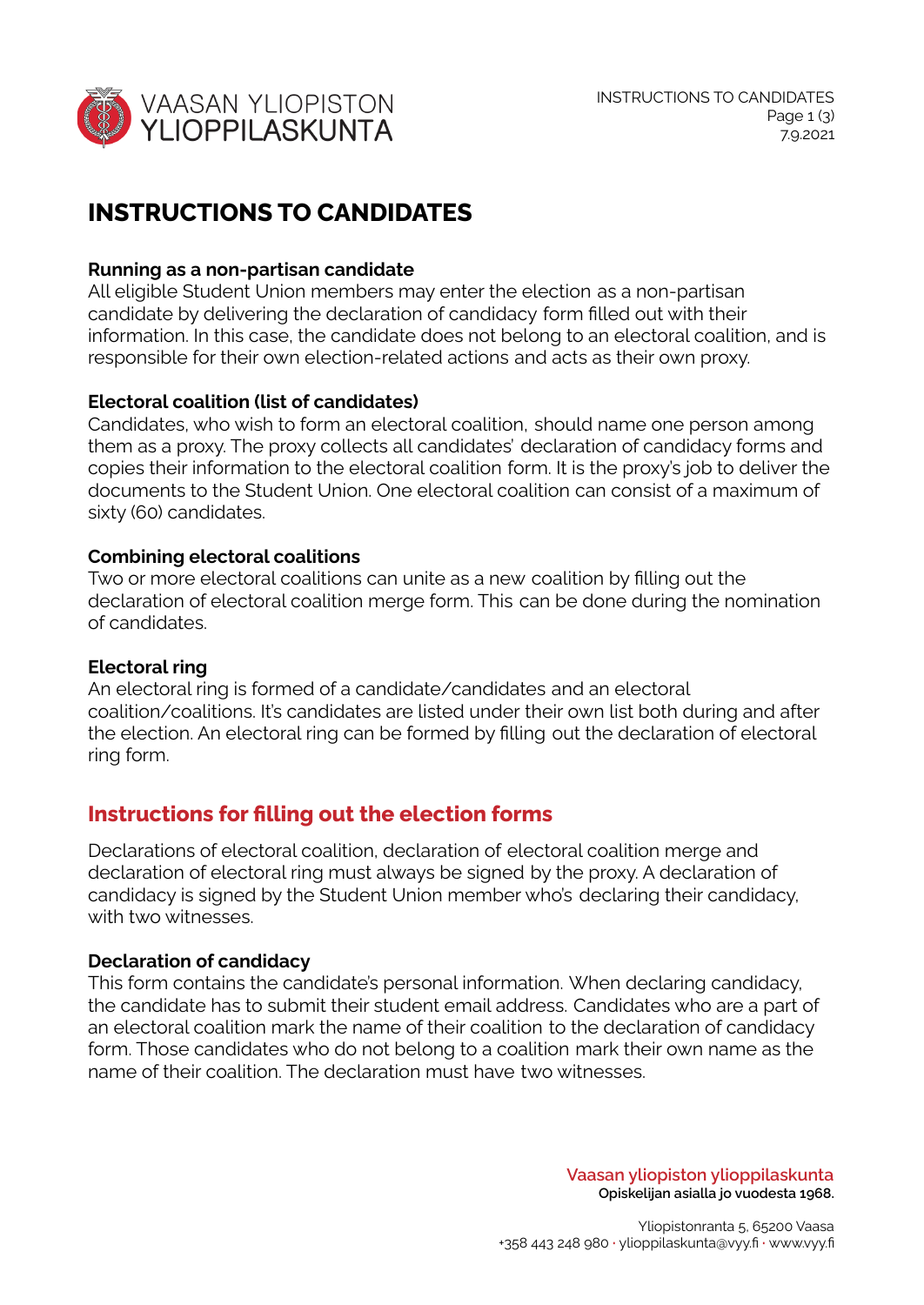

The Student Union's election regulations state that the declaration of candidacy must be signed by hand or otherwise confirmed using the methods accepted by the Central Election Board. In the representative council election 2021 the following types of signature are also accepted:

#### **Digital signature**

Digitally signed forms are accepted. When signing digitally, the candidate should either use strong identification or their personal student email address ending with @student.uwasa.fi to confirm their candidacy.

#### **Scanned files**

Scanned files signed by hand are accepted.

#### **Declaring candidacy via email**

In case digital signature or scanning the document can not be done, candidacy can be declared via email. The declaration email should be sent to the Secretary General of the Student Union (non-partisan candidates) or the proxy of the candidate's electoral coalition. The email must be sent using the candidate's own personal student email address ending with @student.uwasa.fi. The message itself should contain the information of the declaration of candidacy form, a clear statement of wanting to run for representative council and the possible electoral coalition which the candidate wants to be a part of. In this case, the proxy fills out the declaration of candidacy form with signatures of two witnesses, and delivers the declaration to the Student Union along with a copy of the candidate's email message.

Candidates who are part of an electoral coalition deliver the declaration of candidacy to the proxy of the electoral coalition in the form of their choice, either electronically or on paper. Non-partisan candidates deliver their declaration of candidacy either digitally to the Student Unions registry ([kirjaamo@vyy.fi](mailto:kirjaamo@vyy.fi)) or on paper to the Student Union office.

#### **Declaration of an electoral coalition**

Declaration of an electoral coalition is to be delivered either digitally to the Student Unions registry ([kirjaamo@vyy.fi\)](mailto:kirjaamo@vyy.fi) or on paper to the Student Union office. This form contains the coalition's information as well as the information of it's candidates.

The name and abbreviation of the coalition must be stated on the marked section of the form. The name of the electoral coalition is it's full name which the coalition wants to use. It is advised to use judgement when coming up with the names and abbreviations of electoral coalitions and rings. The spelling of the name and abbreviation should be consistent and appear the same in all documents.

> **Vaasan yliopiston ylioppilaskunta Opiskelijan asialla jo vuodesta 1968.**